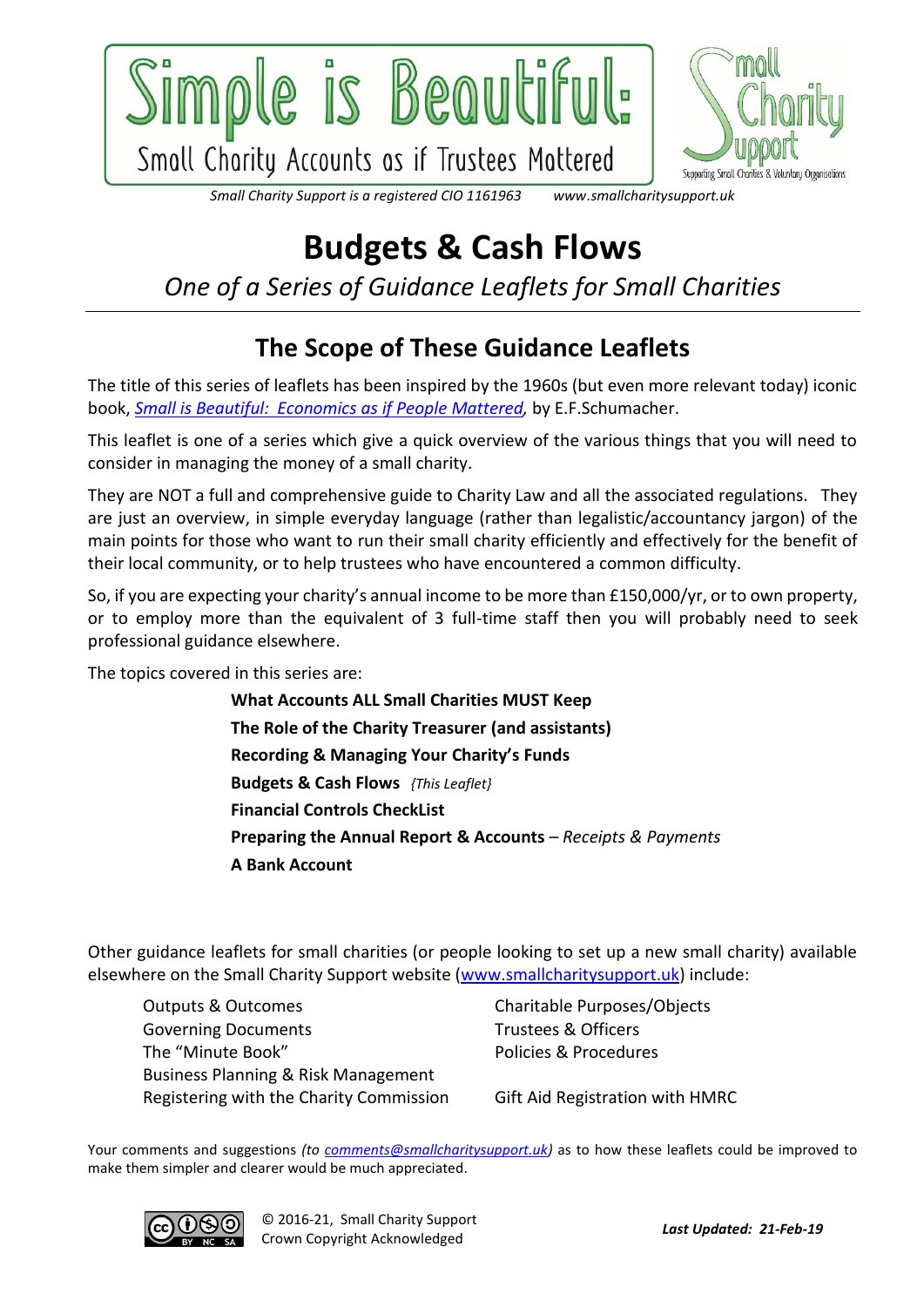# **Budgets & Cash Flows (Reviewing the Charity's Financial Performance)**

## **1. Introduction**

Budgets and Cash Flows are often talked about as if they were separate financial entities.

That is simply accountancy "mystical speak"

The practical reality is that they are identical twins – "two sides of the same coin". There's no point in having a budget if you don't compare it to what is happening in practice – is the money coming into and going out of your charity in line with what you expected?

And there's little point in counting the money coming into and going out of your charity (your charity's cash flow) if you don't have a budget to tell



you whether it is consistent with what you anticipated and, in particular, whether you are going to have enough money to carry out all your planned activities.

A usual reason why budgets and cash-flows are not recognised as twins is because "budgets" are traditionally thought of a being "yearly" – the figures for income and expenditure being seen as the totals for the year in each category. By contrast – Cash Flows are traditionally thought of as working to much shorter time-scales – a month; a week; in extreme cases a day.

The preparation and use of budgets and cash flows will be described in greater detail later.

In the meantime it is important for Trustees to remind themselves that, as noted in some of the other leaflets in this series:

 **Charity officers***(including the Treasurer)* **don't automatically have any extra powers or legal duties than their co-trustees.**

#### **All trustees share responsibility for finances (not just the treasurer)**

In the event that a charity's finances "find themselves in troubled waters" its Trustees will NOT get away with excusing themselves of personal responsibility for the consequences by simply saying: *"Oh, it's not our fault – we leave all the financial matters up to the Treasurer"*.

One valuable way of keeping the responsibility for financial matters firmly in front of the Trustees is for a review of the charity's finances – *ie:* a review of the current budget AND cash flow – to be on the Agenda automatically for EVERY Trustees' meeting.

#### **It DOESN'T have to be long !**

Hopefully in most cases it will simply be a case of presenting the financial performance figures – ie: the budget and cash flow figured to date – to reassure the Trustees that "all is going to plan".

**BUT the budget and cash flow figures DO have to be simple enough for ALL the Trustees to be able to understand them AND make appropriate decision as a result. Simple is Beautiful !**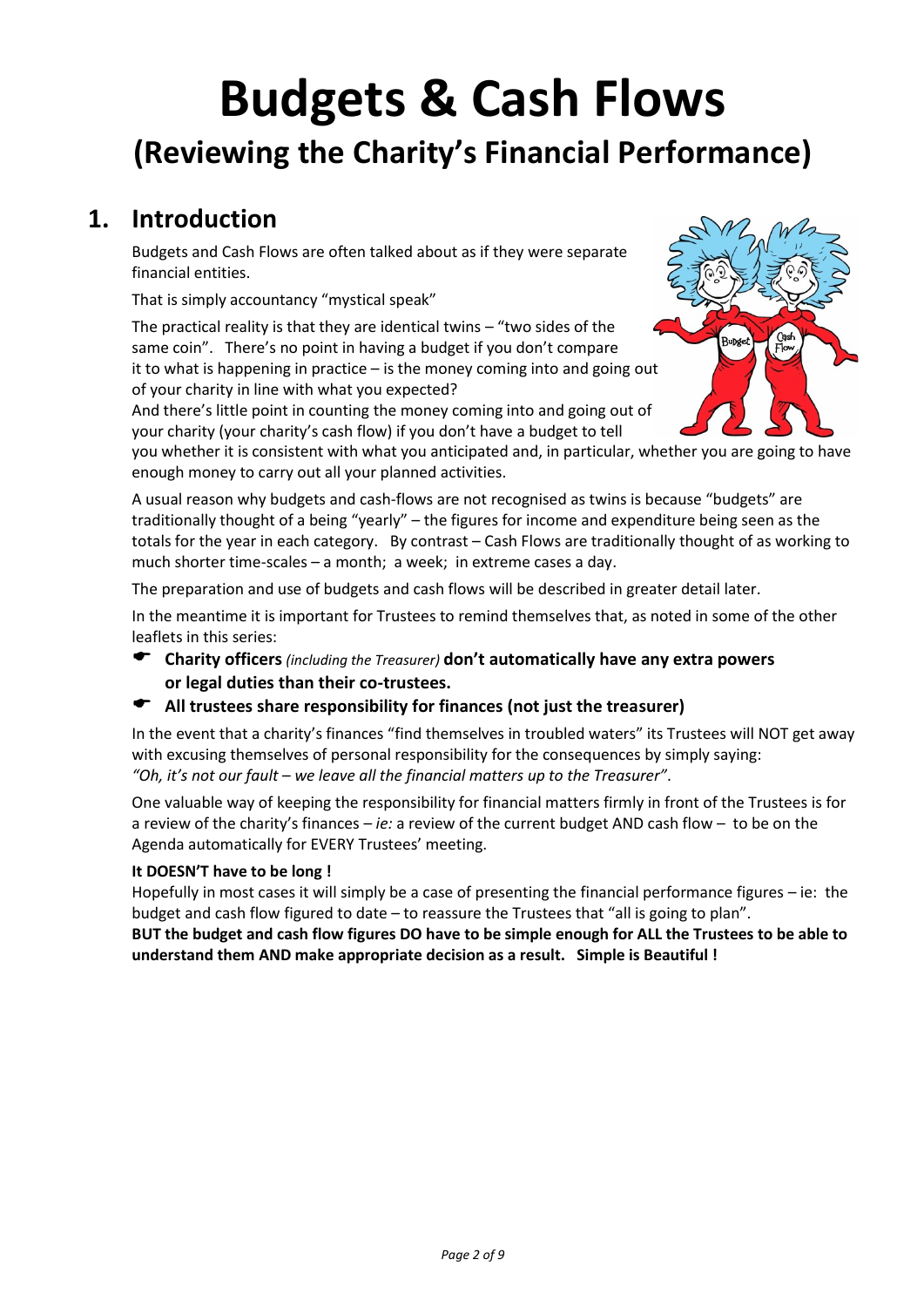How budget reports are produced and what they display will vary from system to system. But a format for the regular budget and financial report which is close to (if not exactly) the format which will appear in the final end-of-year accounts is useful. That enables the Trustees to see how the accounts are building up throughout the year, thereby avoiding any end-of-year unwelcome surprises.

The illustration shows the Budget Report produced by the Small Charity Support Simple Accounts Spreadsheet. The

|                | A                            | B<br>lc.                   | D                               | F                             | lн<br>G                       |                 |
|----------------|------------------------------|----------------------------|---------------------------------|-------------------------------|-------------------------------|-----------------|
|                | <b>Better Living Charity</b> |                            |                                 | <b>Budget Report:</b>         |                               | 31-Dec-16       |
| $\overline{2}$ | <b>RECEIPTS</b>              | <b>Prev Yr</b><br>Out-turn | <b>This Yr</b><br><b>Budget</b> | <b>Budget to</b><br>31-Dec-16 | <b>Actual To</b><br>31-Dec-16 | <b>Variance</b> |
| 3              | <b>R1-VOLUNTARY INCOME</b>   |                            |                                 |                               |                               |                 |
| 4              | R1-Membership                | 1.230                      | 2,500                           | 2.500                         | 2.550                         | 50              |
| 5              | <b>R1-Donations</b>          | 1,904                      | 3,000                           | 3,000                         | 2.864                         | $-136$          |
| 6              | R1-GiftAid                   | 0                          | 800                             | 800                           | $\Omega$                      | $-800$          |
|                |                              | 3,134                      | 6,300                           | 6,300                         | 5,414                         | $-886$          |
| 8              | <b>R2-INCOME GENERATION</b>  |                            |                                 |                               |                               |                 |
| 9              | R2-Fundraising               | 0                          | 240                             | 240                           | $\mathbf{0}$                  | $-240$          |
| 10             |                              | $\mathbf{0}$               | 240                             | 240                           | $\mathbf{0}$                  | $-240$          |
| 11             | <b>R3-INVESTMENT INCOME</b>  |                            |                                 |                               |                               |                 |
| 12             | R3-Interest-Bank Accounts    | 0                          | 12                              | 12                            | 0                             | $-12$           |
| 13             |                              | $\bf{0}$                   | 12                              | 12                            | $\mathbf{0}$                  | $-12$           |
| 14             | <b>R4-CHARITABLE INCOME</b>  |                            |                                 |                               |                               |                 |
| 15             | <b>R4G-GENERAL FUNDS</b>     |                            |                                 |                               |                               |                 |
| 16             | R4G-ConfRegistrations        | 0                          | $\bf{0}$                        | 0                             | 1,350                         | 1,350           |
| 17             | R4G-Miscellaneous            | 0                          | 0                               | 0                             | n                             |                 |
| 18             |                              | $\bf{0}$                   | $\bf{0}$                        | $\bf{0}$                      | 1.350                         | 1.350           |
| 19             | <b>R4R-RESTRICTED FUNDS</b>  |                            |                                 |                               |                               |                 |
|                |                              |                            |                                 | $\overline{a}$                | <b>CARAC</b>                  | $-0.0$          |

layout of the categories of Receipts and Payments replicates the layout used in the Annual Financial Statements. That way each presentation of the Budget Report shows the Trustees how the financial performance is progressing to what will actually appear in the final Annual Report.

The columns in the report show the information which will help the Trustees to understand better the implications of the various numbers for each category of receipts or payments.

- **B – Prev Yr Out-turn:** shows the final figure for the previous year for comparison purpose;
- **D – This Yr Budget:** shows the budget for the whole year;
- **E – Budget to** *{date}***:** shows the budget to the date of the report *{as selected at the top-right of the screen}*;
- **G – Actual to** *{date}***:** show actual receipts/payments to the date of the report;
- **I – Variance:** shows the difference between the budget and actual at the date of the report.

*Columns C, F & H are blank to improve the readability of the screen.*

On those occasions when there is a significant variance between the budget and the actual performance to date the Budget-Holder for that category, or the Treasurer, can provide an explanation of the reason for that and what is being done to address it. That is key to reassuring the Trustees that the matter has been picked up promptly and is being dealt with before it becomes a crisis.

**And the regular financial review SHOULD NOT be the last agenda item so that by the time that item is reached the only thing that the Trustees are interested in is "switching off the lights and going home".**

## **2. Financial Performance – Setting the Budget**

#### **2.1. The Role of the Treasurer**

It is axiomatic that, in order to review its financial performance (*ie:* make sure that its resources, particularly money, are being used wisely and effectively) the charity should have realistic and carefully planned & approved budget for the financial year.

And it is equally axiomatic that the budget should be central to the Trustee's review of the charity's financial performance at each Trustees' meeting.

It is NOT the role of the Treasurer to set the budget – *ie:* decide what figures should go where. That is the role/responsibility of the Trustees as they approve the budget.

Having said that, it **IS** the role of the Treasurer is to take the lead in collecting and collating the budget proposals from those taking the lead responsibilities for the different aspects of the charity's activities. And that includes helping and supporting those who are putting the proposals together.

The range of activities involved will, of course, vary considerably from charity to charity. But "activities leads" will typically include:

- ✓ the person(s) looking after fundraising, donation, subscriptions, grants, *etc.* for what receipts they expect the charity to be getting in the current year;
- $\checkmark$  the person(s) looking after activities for beneficiaries, administration, maintenance, publicity, *etc.* for what payments they expect the charity to be making in the coming year;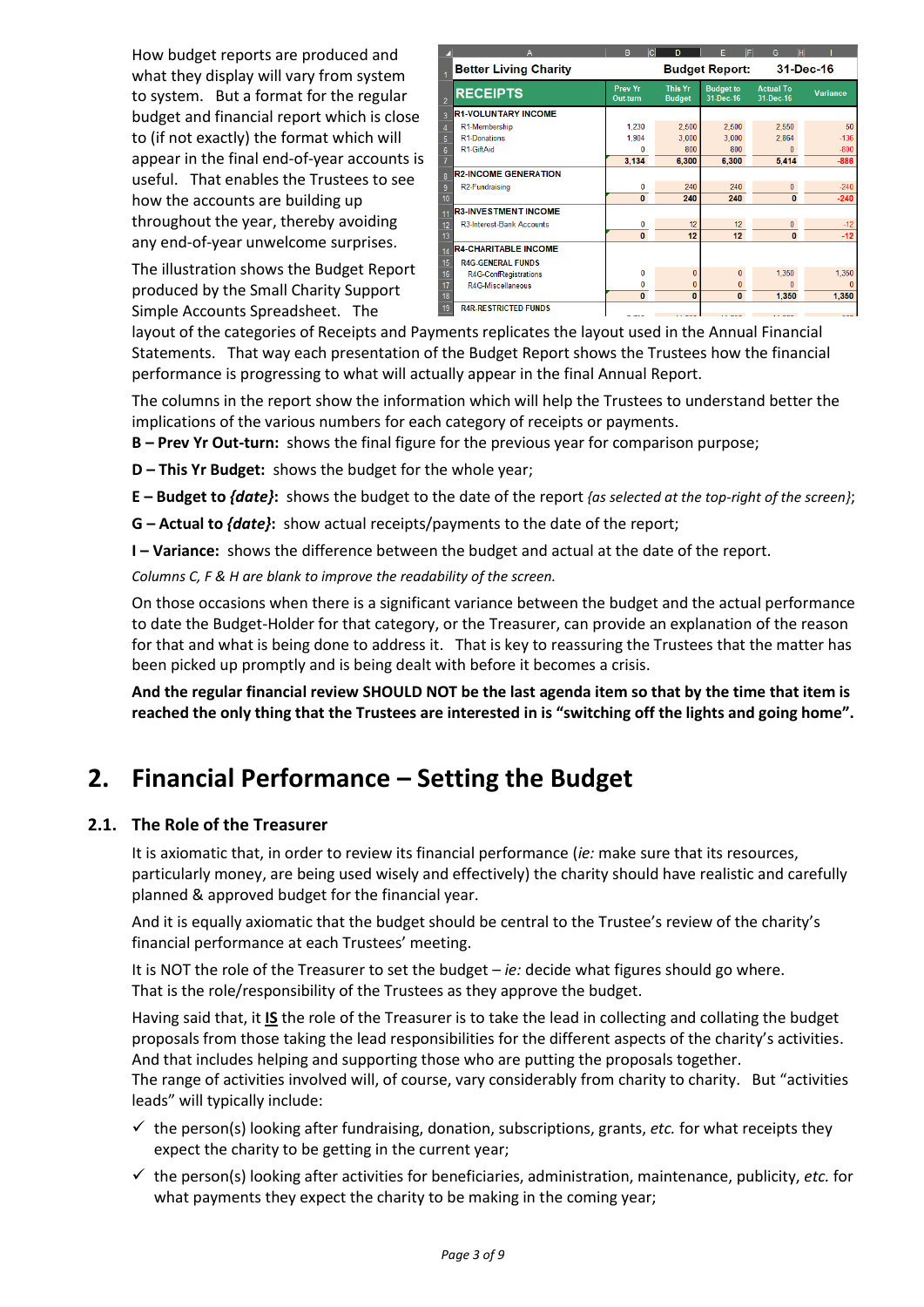It is important when seeking budget proposals that high-profile activities – the latest project or big fundraising campaign – don't overshadow the more mundane aspects of the charity's activities – the cost of postage or the income from a donations box – so that they get overlooked.

Getting those figures for the Treasurer to collate depends on the charity (the Trustees, not the Treasurer) having first put together a Business Plan outlining what it wants to achieve in the coming year. Business Planning is NOT a specific role/responsibility of the Treasurer (though the Treasurer will usually be highly involved). So Business Planning is dealt with in separate guidance notes (see: *[http://www.smallcharity.support/BusPlan.html\)](http://www.smallcharity.support/BusPlan.html)*

The Treasurer then "puts all those numbers together" to see what they add up to in terms of the charity being in surplus<sup>1</sup> or deficit at the end of the year. The initial draft budget can then be looked at "in the round" to check whether what is being proposed – both in money terms and activity terms – is consistent with both the charity's objects and its priorities in addressing those objects.

It will, of course, happen that the first draft figures "don't add up".

There might be rather more income proposed than expenditure, creating an unjustifiable surplus. Or, perhaps more likely, more expenditure proposed than income, creating a deficit (which may or may not be acceptable). But whatever the initial proposal figures add up to, it is likely that several revisions of the proposals will be needed to achieve an acceptably balanced budget.

#### **2.2. The Role of Budget Holders**

The notion that *"those taking lead responsibilities...."* for the various activities of the charity are also responsible for identifying and putting forward for approval the amount of money that they expect to raise from, or spend on, the activities for which they are responsible effectively makes them the "Budget Holder(s)" for their activities. So the budget-setting process – allocating money-raising targets or spending limits based on what was proposed, effectively allocates "Budget Holder" responsibility for ensuring that those targets/limits are adhered to those who proposed them.

This is a good way of building into the culture of the charity the shared responsibility of Trustees for its effective financial management.

It is not uncommon in small charities for the Treasurer to be asked for "permission" to spend money on a particular item or activity. And sometimes that is appropriate, particularly when there is a temporary cash-flow issue (*eg:* an unexpected delay in incoming funds). But in many cases that question should properly be asked not of the Treasurer but of the relevant Budget Holder. Provided that the regular financial report to the Trustees is showing that the charity's finances are generally running to budget, the approval of the budget was the Trustees' authorisation for the charity's money to be spent in the way which had been proposed. If "asking permission" to spend money really means that permission is being sought to spend MORE money than was authorised in the budget the question must come back to the Trustees for consideration and further approval, particularly if the amount is significant.

#### **2.3. Setting the Budget – Where do I start? What do I have to do?**

**Budget setting is NOT an exact science.**

**Some figures may be defined and predictable.**

**But much of budget setting is often seen as a "Black Art" of opinion, guesses and approximations.**

Setting a budget will therefore generally require several attempts, particularly if there are any inconsistencies or conflicts of priorities which need to be resolved before a final budget can be approved by the Trustees.

#### **So, leaving "budget setting" to the week before the end of the financial year is NOT a good idea!**



If your charity has been in existence for more than a year or two then the obvious place to start is your records of your charity's receipts/income and payments/expenditure over previous years.

<sup>1</sup> *Charities, being "Not-for-Profit", don't make profits – despite the number of times that charity guidance refers to charities' "profits". Instead they only make surpluses.*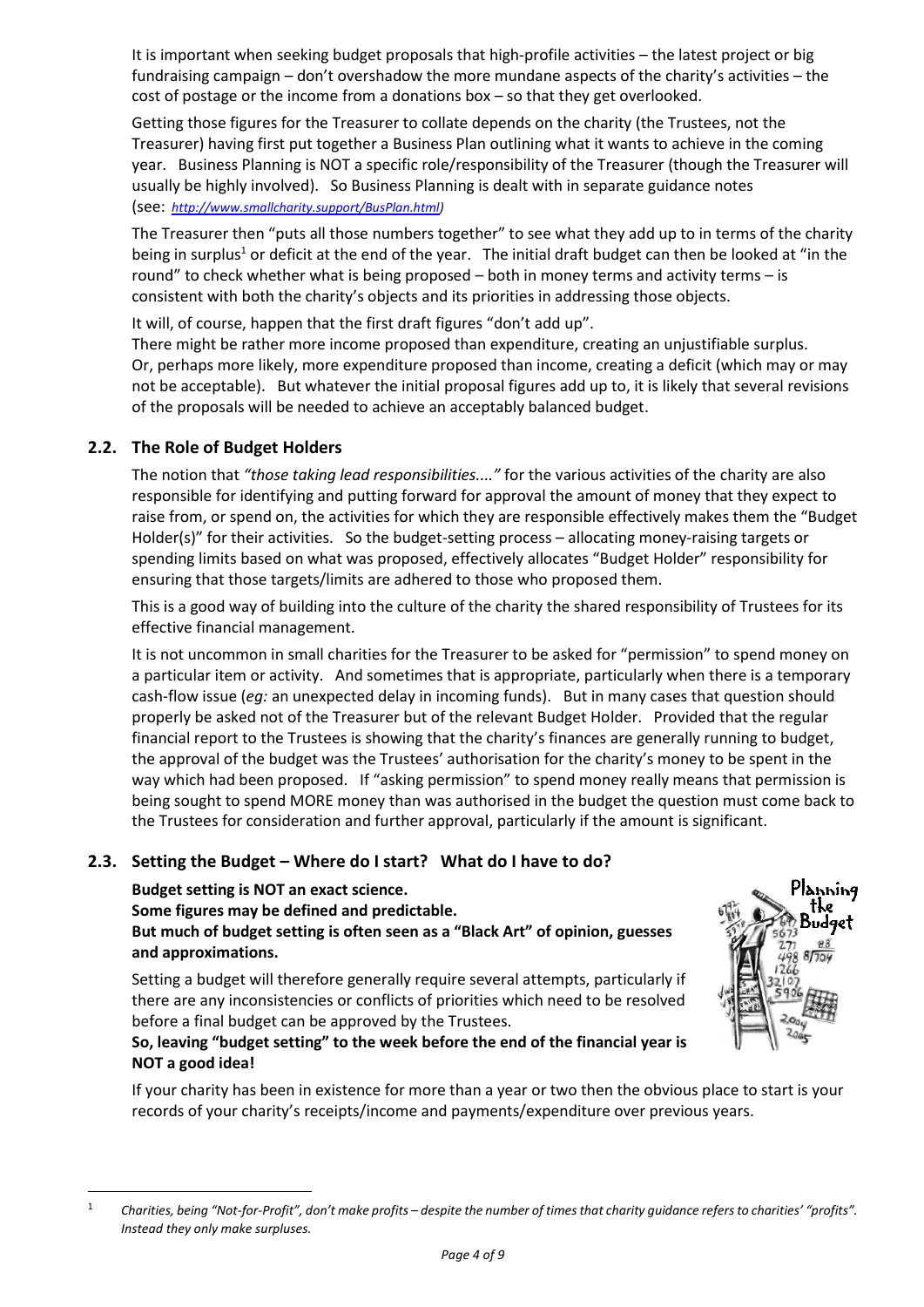But if you are starting up a new charity then obviously you won't have previous years' data – unless you have been "testing things out" on an informal basis. If you don't have any previous data to guide you, it is just a case of "serious head-scratching" to try to think of all the things that you might need.

But whether you are "scratching your head" to a new/start-up charity, or reflecting on the accounts of one which has been in existence for a while, in both case it is important to focus of being realistic when creating your new budget.

Of course it is important to avoid being over-optimistic – *ie:* creating a budget on the basis that your income will be as high as possible and your expenditure as low as possible. That is clearly inviting trouble as the slightest "wobble" in the figures will



either push your charity's finances into a "loss" position or, worse, will mean that you have the embarrassment (and associated loss of credibility and donor/volunteer confidence) of having to cut back on some of the things you said you would do.

But it is equally important to avoid being over-pessimistic – *ie:* creating a budget on the basis that your income will be low and your expenditure high. In the event that your financial position turn out to be significantly better than you expected you could have the embarrassment of having missed opportunities as a consequence of not having enough of the right resources at the right time. And that,

too, can have a detrimental effect on the charity's credibility and donor/volunteer confidence.

The thing to do is:

- a: set a budget which is as pragmatically realistic as you can make it.
- DON'T be afraid to ask for the opinions and suggestions of ALL the Trustees, and also of any highcontributing volunteers (if you have them). Getting such supporters involved in creating the budget not only brings in items that you might have over-looked but also creates a shared sense of ownership of the budget so that people will work that much harder to ensure that it is achieved (and be "more understanding" if it is not).
- b: go through the initial draft budget and do a risk analysis which items in the budget are the most likely to be significantly different from what you have put?

And in that event, what difference will it make to the charity's finances?

And what can you do to minimise the risk of the "reality" being significantly different from what was expected?

And if you do have to cut something back because of insufficient resources, what can you cut back that will cause the minimum disruption? Or, perhaps even more importantly, is there one (or more) of your intended activities which is/are of a lower priority so that you can plan to delay the start of those particular activities until it is clear that the charity has enough resources for them;

c: Whether or not they were actually involved in creating the budget, make sure that it is presented to a Trustees' meeting where it is formally approved and signed off.

#### **2.4. Budget: Surpluses & Deficits**

It is often assumed that a budget which shows a significant deficit is always a bad thing while one which shows a significant surplus is always a good thing.

BOTH THOSE ASSUMPTIONS ARE WRONG.

A large deficit budget is a GOOD thing if, for example, it is due to the charity planning to spend some of the money it had been building up in its designated funds to pay for a major investment in its resources (*eg:* setting up a new project or activities, or re-furbishing its dilapidating accommodation).

A large surplus budget is a BAD thing if, for example, it is due to the charity making charges for its charitable services which are inappropriately high thereby excluding those beneficiaries who need those services most, or it is making over-optimistic claims to donors about what the charity is achieving (or will be achieving) – effectively fundraising under false pretences.

Of course, if a surplus budget has been set specifically to raise money to go into a designated fund to provide the resources for a major development in the future, that is a different matter – provided, of course, that that is properly and clearly explained in the charity's annual financial review.

But whether the final outcome is agreed to be a surplus or deficit, the budget should always include provision for a margin of error – a realistic allowance for "contingencies" – receipts being a bit lower or payments a bit higher than expected.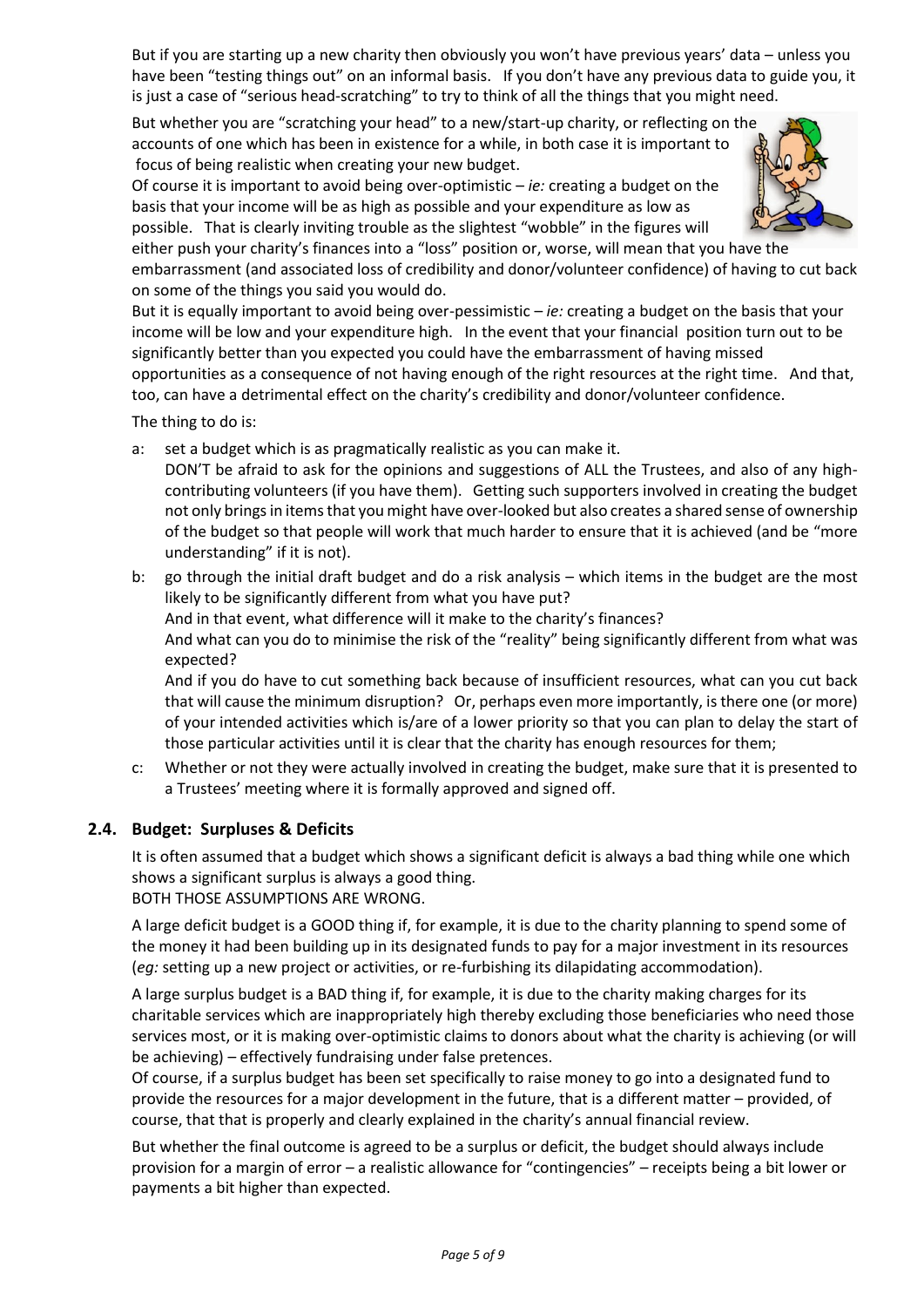This should be part of the charity's policy on maintaining uncommitted reserves carried forward from year to year, as described in its financial review in the Annual Report.

## **3. Financial Performance – Monitoring the Cash Flow**

An annual budget is simply a tool for forecasting and monitoring cash-flow based on the premise that a charity's money comes in yearly chunks.

Returning to the example (earlier, in section 3) of bank manager's attitudes. We all know that if a cheque is written for £30 when there is only £20 in the bank there is the risk of the cheque "bouncing" or of us being charged overdraft fees, even if a week later our wages/salary, sufficient to clear any overdraft, get paid into account.

So we all know about "cash flow" and the necessity to manage it effectively, even if we don't know that's what accountants and "bean counters" call it.

**And we all know that managing – ie: "budgeting" – our annual income and expenditure just on a yearly basis is insufficient.** It can be very "disappointing" to have booked, and be looking forward to, a nice holiday if it then has to be cancelled because the day on which the final balance has to be paid comes before the day that we receive the salary that will pay for it.

So people on monthly salaries know, from personal experience, they have to manage – ie: "budget" – their "cash flow" on a monthly, rather than yearly, basis to keep in financial balance throughout the year – people on weekly wages perhaps weekly.

CHARITIES ARE NO DIFFERENT – and neither are the principles and practices of cash-flow management that charities, rather than individuals, need to follow (*ie:* we don't need accountants and financial wizards to tell us how to do it).

Annual budgets are just CashFlow monitoring on a yearly basis Monthly or weekly CashFlow monitoring is just Budgeting on a monthly (or shorter) basis.



Some charity receipts and payments come in or go out on a regular monthly basis. *eg:* subscriptions or payments for activities; utility bills; staff salaries. For those, setting and managing the monthly cashflow (*ie:* the monthly "budget") is easy – it is just the annual budget (cash-flow) figure divided by 12.

At the other end of the scale, some receipts and payment also come in or go out on a "regular", but yearly or quarterly, basis. *eg:* major grants, insurance, MOT on vehicles.

Those, too, are "easy" in that the amount and date are known in advance.

But they still have to be dovetailed with all the other receipts and payments to ensure that the money needed to pay those bills will have come in before they need to be paid.

In the middle are those receipts and payments which are less well defined: *eg:* the amount of money expected to be raised by a fundraising event. and the costs of the event, may be rather speculative. In addition, the dates on which money will received in and paid out may also be "loosely defined" and spread over several months, perhaps with some of the costs going out before the money comes in if participants in the event want payment in advance. In such cases even the most carefully considered cash-flow predictions will be subject to significant margins of error.

And that why it is important for charities to manage their reserves carefully, too. A charity's reserves are not just for "the doomsday scenario" – ensuring that the charity can close down successfully if its funding unexpectedly dried up. Reserves are also necessary to provide the safety-net which ensures that the charity is not put into financial difficulty when some of its cash-flow projections don't turn out as expected -ie: expenses arrive earlier than expected or receipts arrive later than expected.

In essence – such differences as there are between a "budget" and "cash flow" are simply due to differences of time-scale. Aggregated over the year the sums of the monthly ("cash flow") figures for receipts and payments are the same as the yearly ("budget").

For example: a charity is proposing to hold a fundraising event half way through its financial year. Looked at on a yearly (ie: "budget") time-scale the event is expected to have more receipts that payments (*ie:* to make a net surplus) and all seems well. But, when looked at on a monthly (ie: "cash-



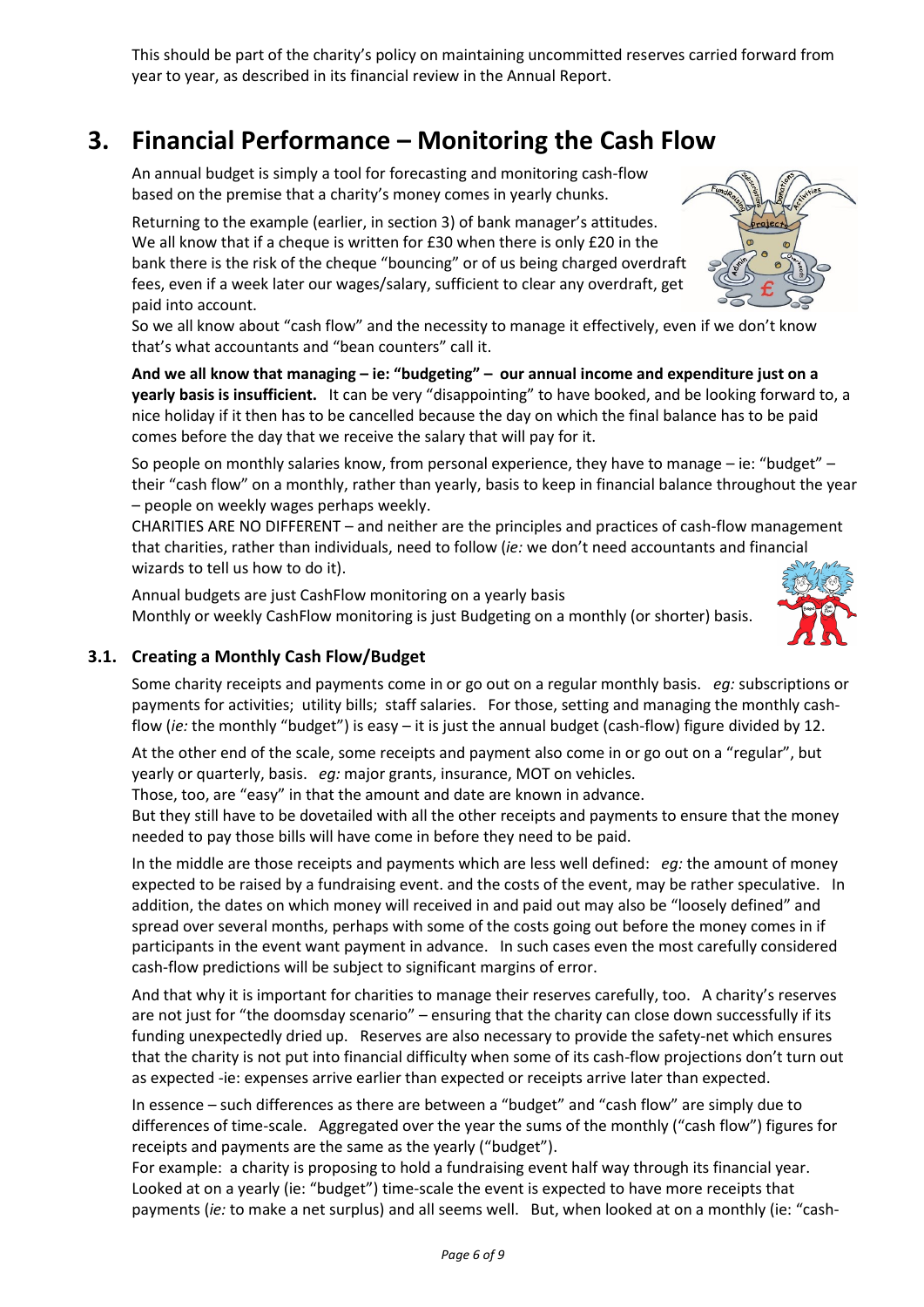flow") time-scale it can be seen that the event will create a period of significant deficit in the month or two before the event as advance deposits have to be made and materials bought. A charity which only budgeted on a yearly basis would therefore have found itself in a serious financial crisis as it was unable to pay bills in the run-up to its fundraising event – while a charity which budgeted on a monthly (ie: cash-flow) basis would have seen the problem coming and taken steps to avoid it.

It therefore makes good sense for charities, small as well as large, to "budget" on a monthly ("cash flow") basis as a matter of routine – rather than having "cash flow" as a separate exercise. And why not, given that it very simple to do – rather than an "esoteric accountancy skill".

The Small Charity Support "Simple Accounts Spreadsheet" illustrates just how easy it is.

The "Categories" worksheet (illustrated on the next page), where the amounts of the transactions relating to the individual categories are added up, includes not just a column (D) where the full year's budget/cash-flow for each category can be entered but also columns (H-S) for entering the monthly cash-flow/budgets.

| K5                           | Ŧ.<br>$\overline{\mathbf{v}}$<br>$f_x$<br>$\times$<br>$\checkmark$ | $=SD5/12$                     |                                   |                               |                                 |          |          |          |        |          |          |          |               |        |               |        |                                       |
|------------------------------|--------------------------------------------------------------------|-------------------------------|-----------------------------------|-------------------------------|---------------------------------|----------|----------|----------|--------|----------|----------|----------|---------------|--------|---------------|--------|---------------------------------------|
|                              |                                                                    | B.<br>Iсl                     | E<br>D                            | IGI<br>F.                     | н                               |          |          |          |        |          |          |          |               | റ      |               | s.     |                                       |
| <b>Better Living Charity</b> |                                                                    |                               |                                   |                               | Monthly Budget - FYE: 31-Dec-16 |          |          |          |        |          |          |          |               |        |               |        |                                       |
|                              | <b>RECEIPTS</b>                                                    | <b>Actual To</b><br>31-Dec-16 | <b>Full Year</b><br><b>Budget</b> | <b>Budget to</b><br>31-Dec-16 | $Jan-16$                        | Feb-16   | Mar-16   | Apr-16   | May-16 | $Jun-16$ | $Ju$ -16 | Aug-16   | <b>Sep-16</b> | Oct-16 | <b>Nov-16</b> | Dec-16 | <b>SumCheck:</b><br><b>Year Total</b> |
| <b>R1-VOLUNTARY INCOME</b>   |                                                                    |                               |                                   |                               |                                 |          |          |          |        |          |          |          |               |        |               |        |                                       |
|                              | R1-Membership                                                      | 2,550.00                      | 2,500.00                          | 2,500.00                      | 1,500.00                        | 750.00   | 250.00   | 0.00     | 0.00   | 0.00     | 0.00     | 0.00     | 0.00          | 0.00   | 0.00          | 0.00   | OK                                    |
|                              | R1-Donations                                                       | 2,863.70                      | 3,000.00                          | 3,000.00                      | 250.00                          | 250.00   | 250.00   | 250.00   | 250.00 | 250.00   | 250.00   | 250.00   | 250.00        | 250.00 | 250.00        | 250.00 | OK                                    |
| $6\overline{6}$              | R1-GiftAid                                                         | 0.00                          | 800.00                            | 800.00                        | 0.00                            | 0.00     | 0.00     | 0.00     | 600.00 | 0.00     | 0.00     | 0.00     | 0.00          | 0.00   | 200.00        | 0.00   | OK                                    |
| <b>R2-INCOME GENERATION</b>  |                                                                    |                               |                                   |                               |                                 |          |          |          |        |          |          |          |               |        |               |        |                                       |
|                              | R <sub>2</sub> -Fundraising                                        | 0.00                          | 240.00                            | 240.00                        | 20.00                           | 20.00    | 20.00    | 20.00    | 20.00  | 20.00    | 20.00    | 20.00    | 20.00         | 20.00  | 20.00         | 20.00  | OK                                    |
|                              | <b>R3-INVESTMENT INCOME</b>                                        |                               |                                   |                               |                                 |          |          |          |        |          |          |          |               |        |               |        |                                       |
|                              | 10 R3-Interest-Bank Accounts                                       | 0.00                          | 12.00                             | 12.00                         | 1.00                            | 1.00     | 1.00     | 1.00     | 1.00   | 1.00     | 1.00     | 1.00     | 1.00          | 1.00   | 1.00          | 1.00   | OK                                    |
|                              | <b>R4-CHARITABLE INCOME</b>                                        |                               |                                   |                               |                                 |          |          |          |        |          |          |          |               |        |               |        |                                       |
|                              | <b>12 R4G-GENERAL FUNDS</b>                                        |                               |                                   |                               |                                 |          |          |          |        |          |          |          |               |        |               |        |                                       |
| 13 <sup>1</sup>              | R4G-ConfRegistrations                                              | 1.350.00                      | 0.00                              | 0.00                          | 0.00                            | 0.00     | 0.00     | 0.00     | 0.00   | 0.00     | 0.00     | 0.00     | 0.00          | 0.00   | 0.00          | 0.00   | OK                                    |
| 14 <sup>1</sup>              | R4G-Miscellaneous                                                  | 0.00                          | 0.00                              | 0.00                          | 0.00                            | 0.00     | 0.00     | 0.00     | 0.00   | 0.00     | 0.00     | 0.00     | 0.00          | 0.00   | 0.00          | 0.00   | OK                                    |
| 15                           | <b>R4R-RESTRICTED FUNDS</b>                                        | 0.00                          |                                   |                               |                                 |          |          |          |        |          |          |          |               |        |               |        |                                       |
| 16                           | R4R-SafeAtHome                                                     | 11,832.46                     | 11.250.00                         | 11.250.00                     | 0.00                            | 7,500.00 | 0.00     | 0.00     | 0.00   | 0.00     | 0.00     | 3.750.00 | 0.00          | 0.00   | 0.00          | 0.00   | OK                                    |
| 17                           | R4R-BetterEating                                                   | 12,500.00                     | 12,500.00                         | 12,500.00                     | 4,500.00                        | 0.00     | 0.00     | 4.000.00 | 0.00   | 0.00     | 0.00     | 4,000.00 | 0.00          | 0.00   | 0.00          | 0.00   | OK                                    |
| 18 <sup>1</sup>              | R4R-HealthMatters                                                  | 3,905.39                      | 4,000.00                          | 4,000.00                      | 0.00                            | 0.00     | 2,500.00 | 0.00     | 0.00   | 1,500.00 | 0.00     | 0.00     | 0.00          | 0.00   | 0.00          | 0.00   | OK                                    |

For categories (*eg:* Donations, row-3, in the example) where the receipts/payments are expected to be regular throughout the year, the monthly amount is just  $1/12<sup>th</sup>$  of the annual amount and, by default, is calculated/entered by formulae.

For categories (*eg:* Membership, row-2 in the example) where the receipts/payments are dependent on the time of year, the expected amounts in each month (including zero) are entered by hand (overtyping the default formulae).

*The "OK" in the right hand column is just a sum-check to ensure that the "cash flow" amounts entered for each month do actually add up to the "budget" amount entered for the year.*

That's it. That's all that is necessary.

Once the monthly CashFlow/Budget figures have been set up (usually just once, prior to the start of the financial year) all that is required is that the transactions records are kept up-to-date. The figures for actual receipts and payments to date for the CashFlow/Budget reports are updated automatically "in real time" as the transaction records are being entered. And the corresponding figures for the expected receipts and payments to date are calculated from the relevant columns in H-S of the Categories worksheet – the relevant columns being determined by the Budget Report Date selected at the top of the Budget worksheet.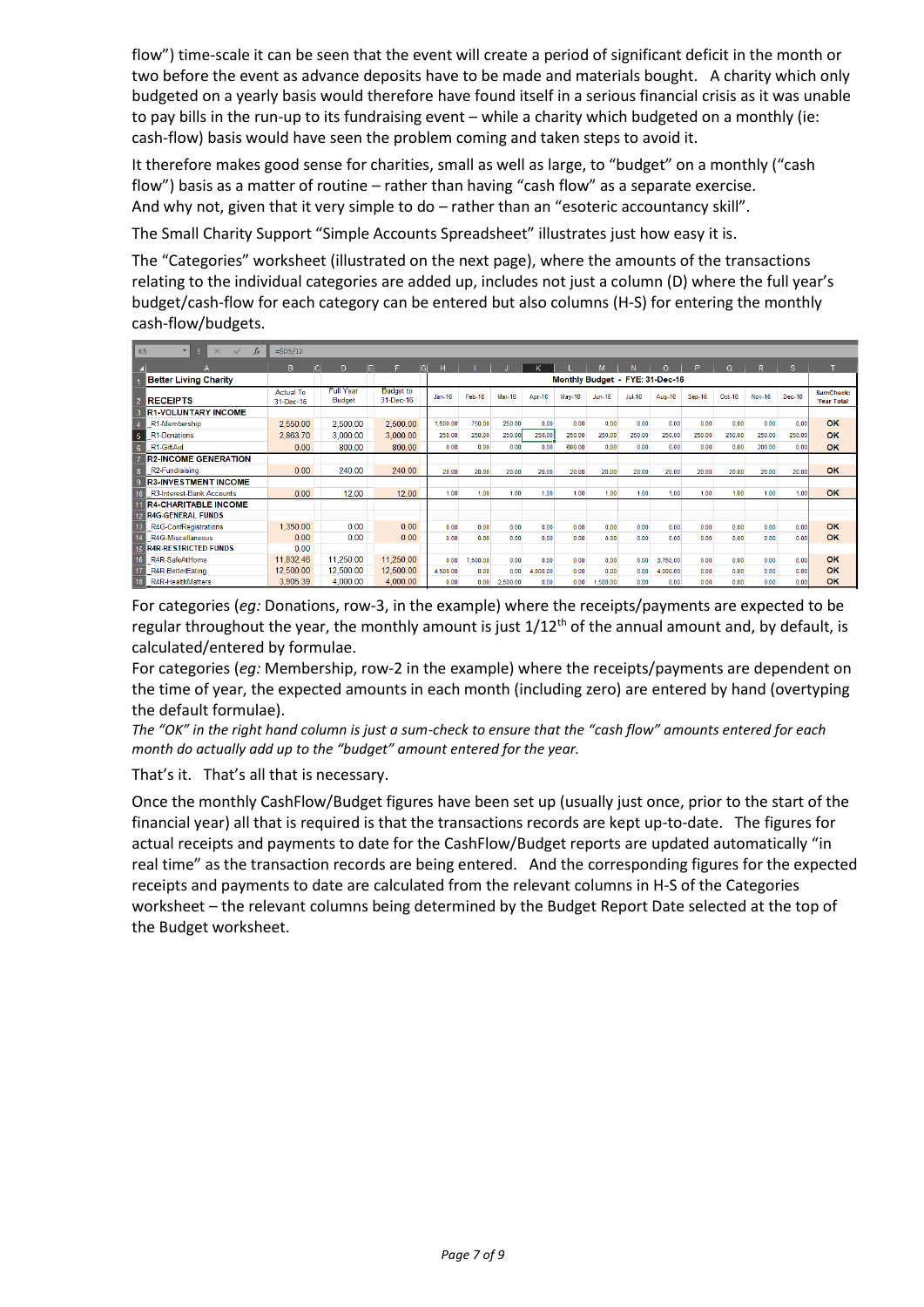And the Cash Flow worksheet shows the same figures aggregated into a summary table and displayed in a graphic form.

The vertical bars show how the total receipts and payments are progressing as the year progresses. The lighter coloured bars represent the cashflow/budget and the darker-coloured bars the actuals. The broken line represents how much money the charity was expected to have month-by-month (including its reserve brought forward from the previous year) and the solid line represents how much money the charity actually has.



The illustration shows that the charity

had set itself a balanced budget – over the year it was expecting total income to match total payment, leaving the charity at the end of the year with roughly the same amount of reserves as it started with (the broken line). But much of its receipts come in the early part of the year, creating an early rise in reserves which then gets used up as the year progresses. In the event, receipt of one of the early grants was delayed, causing the actual reserves (the solid line) to fall significantly below the predicted until the following month. Thereafter, although the charity's receipts were slightly higher than expected, so too was its payment, leaving its actual reserves lower than expected. This improved a bit around the middle of the year – helped by the receipt, as expected, of another tranche of grant. But as the year progressed the deficit widened again. The illustration is just an interim report (as at the end of October, with another 2 month of the year remaining), so the actual figures for November & December are not known. But what the cash-flow/budget report shows is that, with no more significant receipts expected at the end of the year but, with significant payments still to be made, the financial year looks like ending with a net deficit, *ie:* with less money in reserves than it started with.

The "good news" is that, having started the year with more than sufficient reserves, the charity is not going to end the year in financial difficulty. But, when setting the budget/cash-flow for next year, the Trustees will certainly be wanting to look carefully at why they had under-estimated the charity's expenditure for the current year.

## **4. Within-Year Budget Adjustments**

It is a matter of contention whether or not budgets (*ie:* the anticipated cash flow) should be adjusted to adapt to variations in the actual cash flow as the financial year progresses. For example: if by month 3 the income to date is higher than expected (*ie:* higher than set in the year budget) should the budget for the rest of the year be adjusted upward to reflect the month 3 position?

There WILL be occasions from time-to-time where such adjustments are appropriate. For example: if the charity were to receive a one-off large unexpected legacy.

#### **But in general it is strongly recommended that month-by-month anticipated budget figures should NOT be adjusted to follow the month-by-month actual cash flow.**

Monitoring the month-by-month differences between the anticipated budget figures and the actual cash flow figures is an important and valuable tool for monitoring and managing financial risk. The difference between the anticipated and actual figures draws the attention of the Trustees to the fact that some of their assumptions in setting the budget had not been met. That then provokes and allows them to consider the reasons for the discrepancy and, in particular, to consider whether the discrepancy highlights an ongoing change in the charity's financial environment with significant implications for the charity's long-term plans and intentions?

By adapting the anticipated month-by-month budget figures to correspond with the actual cash flow figures tends to mask the discrepancies and, therefore, their significance and long-term implications. That, in turn, can reduce the effectiveness of planning subsequent years' budgets. In extreme cases